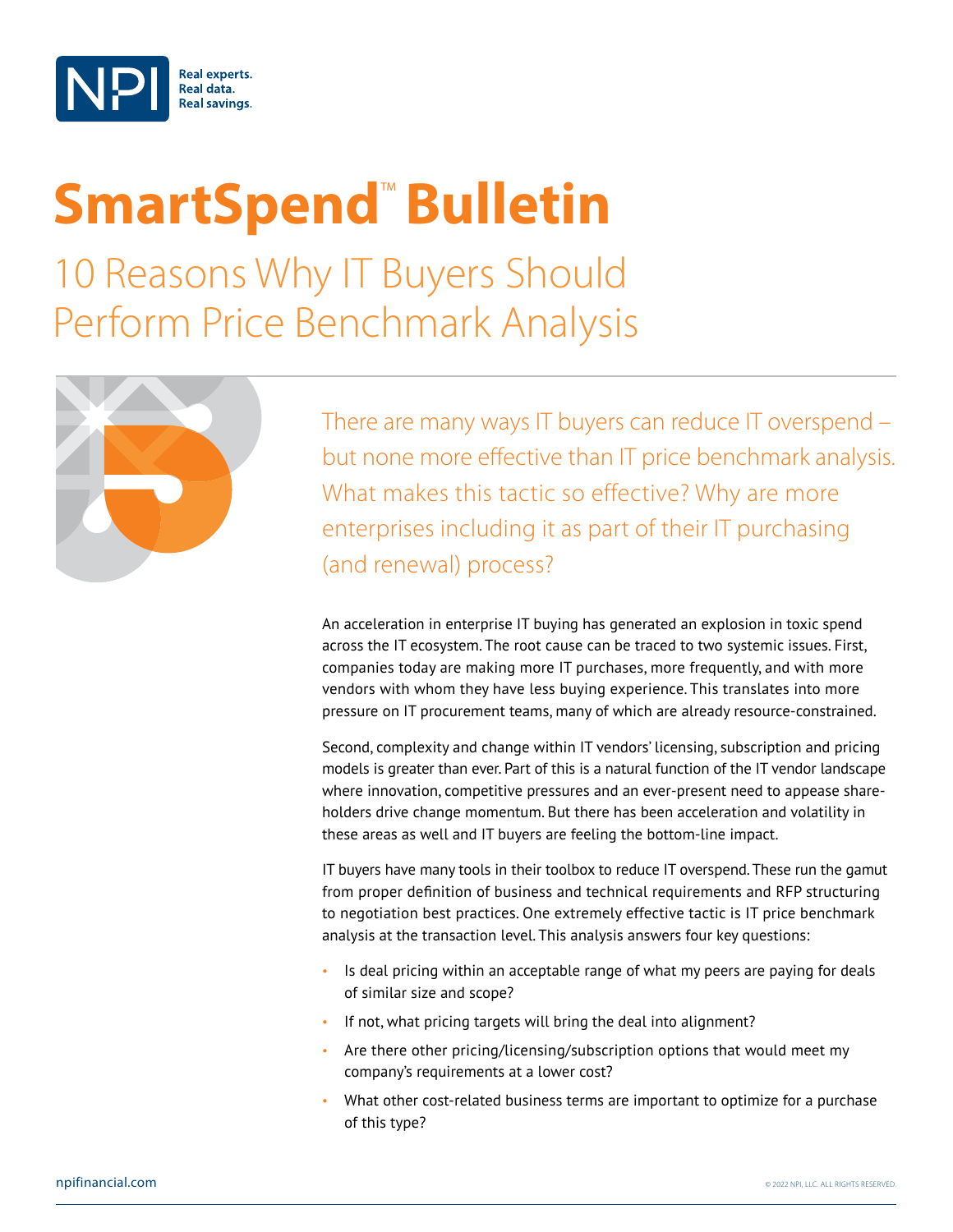**Why IT Price Benchmark Analysis Should Be Part of Every IT Purchase and Renewal**

Here are 10 reasons why IT price benchmark analysis should be performed on all material IT purchases and renewals:

- **1. Enterprises overpay for IT and telecom purchases 84 percent of the time.** NPI analyzed over \$11 billion in enterprise IT spend for our clients in 2020. An astounding 84 percent of the purchase quotes and agreements we analyzed were priced above fair market value. Only 16 percent were priced "fairly" as compared to peer purchases in the market.
- **2. Successful vendor negotiations start with data-driven pricing targets.** There is no shortage of books, seminars and other resources on how to effectively negotiate with IT vendors – and these best practices are important. However, buyers looking to materially reduce costs and root out toxic spend across the IT ecosystem (which tends to proliferate over time) must come to the negotiation table with valid pricing targets backed by data-driven analysis.
- **3. Material savings opportunities are common.** Perhaps the single most compelling reason to perform IT price benchmark analysis is the outcome. Savings potential revealed on individual transactions generally range from 5 percent to as much as 50 percent. The overall average is 12 percent. In every instance, IT buyers are able to purchase more confidently.
- **4. Price volatility is at an all-time high for many IT vendors.** The disruption that defined the last 18 months shows no signs of abating – it's simply taking a more positive form now that we are transitioning from reactive digitization to proactive digitization. As a result, IT pricing has become more volatile and less transparent, making it harder for customers to discern if a deal is fairly priced.
- **5. The cloud.** Broadly speaking, even the most cloud-first enterprise IT environments still contain some on-premise deployments. As a result, legacy enterprise vendors that continue to offer both cloud and on-premise solutions are becoming more aggressive in how they're "motivating" customers to fully move their footprint to the cloud. Tactics range from stricter product use rights, auditing customers with sizable on-premise deployments, and pricing and licensing changes. The bottom line? The opportunity to save (and, conversely, the risk of overspending) can be significant – but these are moving targets.
- **6. Analysis can reveal other licensing/subscription options that meet requirements at a lower cost.** IT price benchmark analysis exposes the true cost of a vendor's proposed solution, and that often leads to conversations about more price-friendly options offered by the vendor that are a better match for the customer's needs (or credible competitive alternatives).

**7. Analysis often uncovers cost-related business terms that need to be optimized.** 

Areas to inspect include license rights (for example, ability to swap or move licenses), bundling (being locked into renewing an entire bundle vs. just the elements you need at renewal time), price protection and escalator caps, ramp-up schedules to reflect your implementation schedule, and more. Just like the price a customer pays, these elements of the deal need to be optimized for the customer's situation – and vendors are inconsistent in putting their best foot forward.

NPI analyzed over \$17 billion in enterprise IT spend for our clients in 2021. An astounding **84 percent of the purchase quotes and agreements we analyzed were priced above fair market value**.